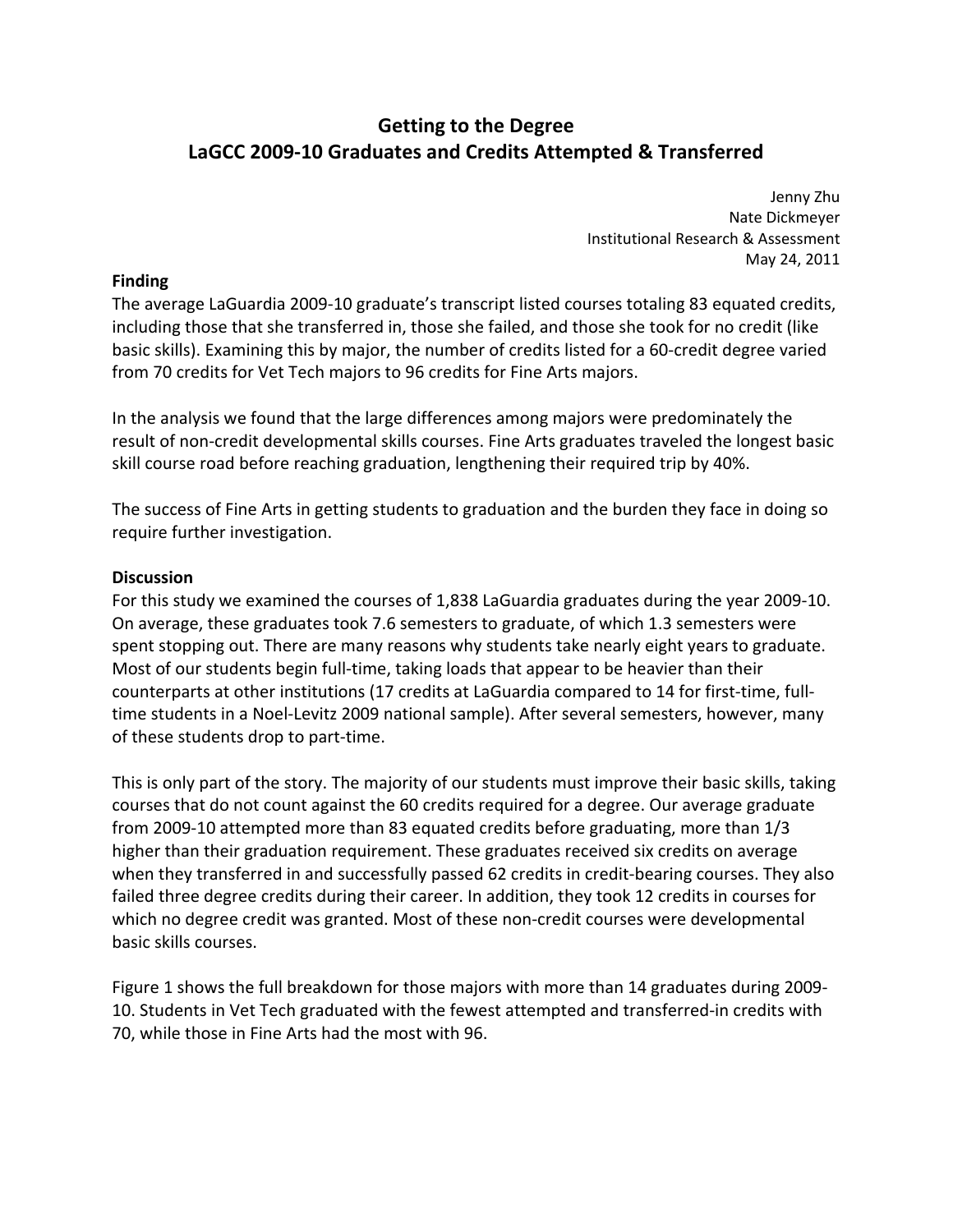## **The Impact of Changing Majors**

In the label for each major in Figure 1, the average number of majors held by graduates from 2009‐10 is shown. For example, the college average is "#Majors = 1.83." That is, the average graduate changed majors about once during his or her career (or 83 out of 100 changed once, while 17 did not change or some other combination including some with three changes, etc.).

We calculated the average number of credits taken over 60 (the "excess") for each major by adding the number of degree credits successfully taken to the number transferred in and subtracted 60 from that number. We then attempted to see if the average number of "excess" degree credits correlated with the average number of majors held by the graduates. It did not. That is, the average number of major changes by graduates in a field was not useful in predicting the number of degree credits with which they graduated.

While switching majors may add course requirements for individual students, the students most hurt by changing majors did not group by majors in a way that allowed us to predict that a major field attracted students who would graduate with excess degree credits.

Previous studies have revealed that most major changes occur between related majors where credit loss is least likely to happen. We also found that, while many students switched out of liberal arts, as predicted, many also switched into that area.



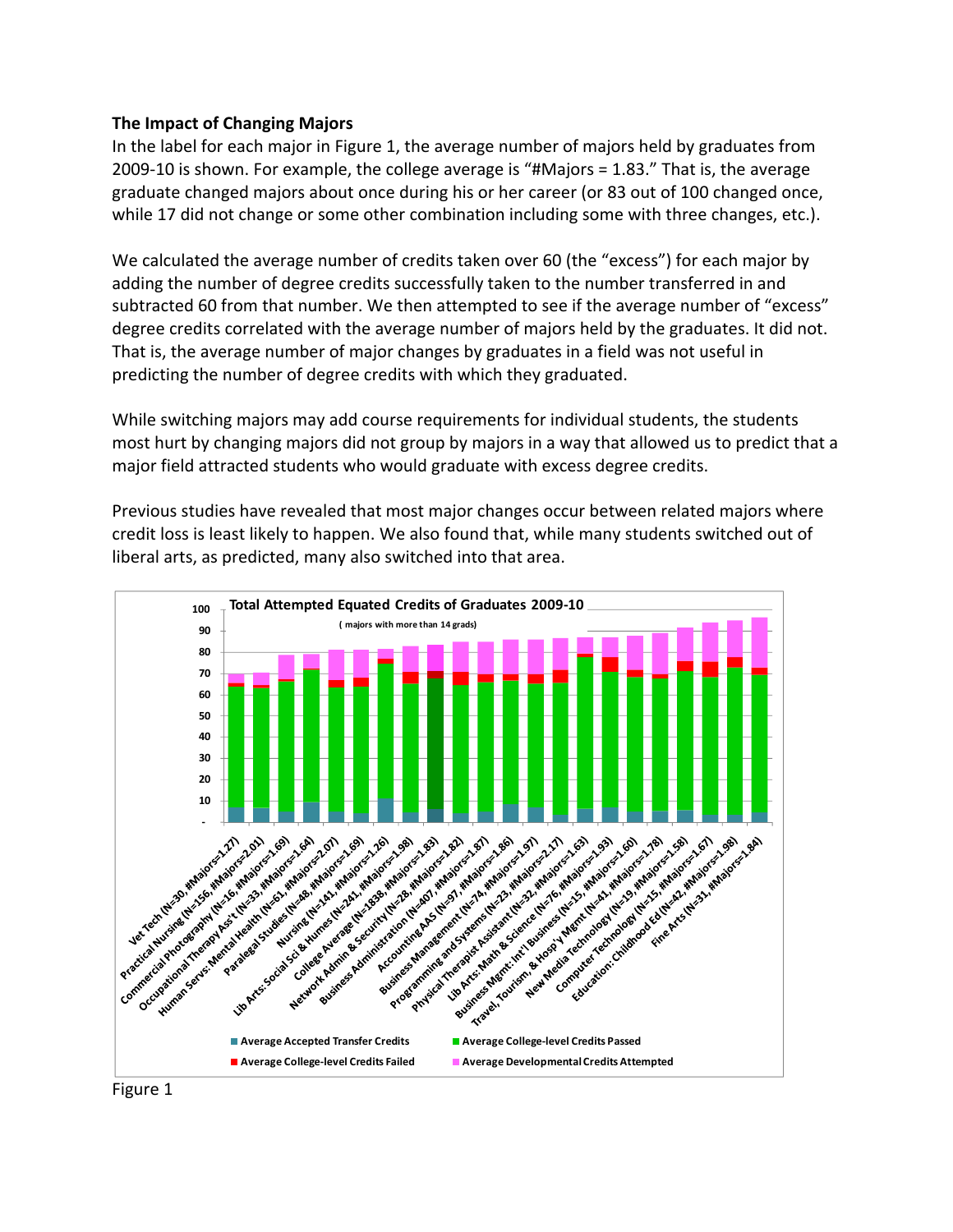# **The Impact of Degree Credits**

In Figure 2 we looked at only the credits that might count toward a degree. This is essentially Figure 1 without failed degree credits and without non-credit equated credits.

In this figure Fine Arts moves much closer to the college average and the health fields move up. Students in the health fields tend to repeat courses to gain a higher grade and win entrance to the clinic level. These students also appear to transfer‐in a number of courses from other colleges.





# **Failed Degree Credits and Attempted Non‐credit (Equated) Credits**

Figure 3 gives the other half of the story. Here we see that Fine Arts' high level of attempted credits stems from the number of developmental credits that their graduates list on their transcripts. In addition to degree course work, the average Fine Arts graduate of 2009‐10 attempted 24 credits of non‐credit equated credits, largely developmental education. This is equivalent to a 40% surcharge to reach a two-year diploma. These graduates are perhaps our most determined.

It is also interesting to note that the average graduate of a number of the computer areas and liberal arts: math and science had approximately two failed courses on his or her transcript.